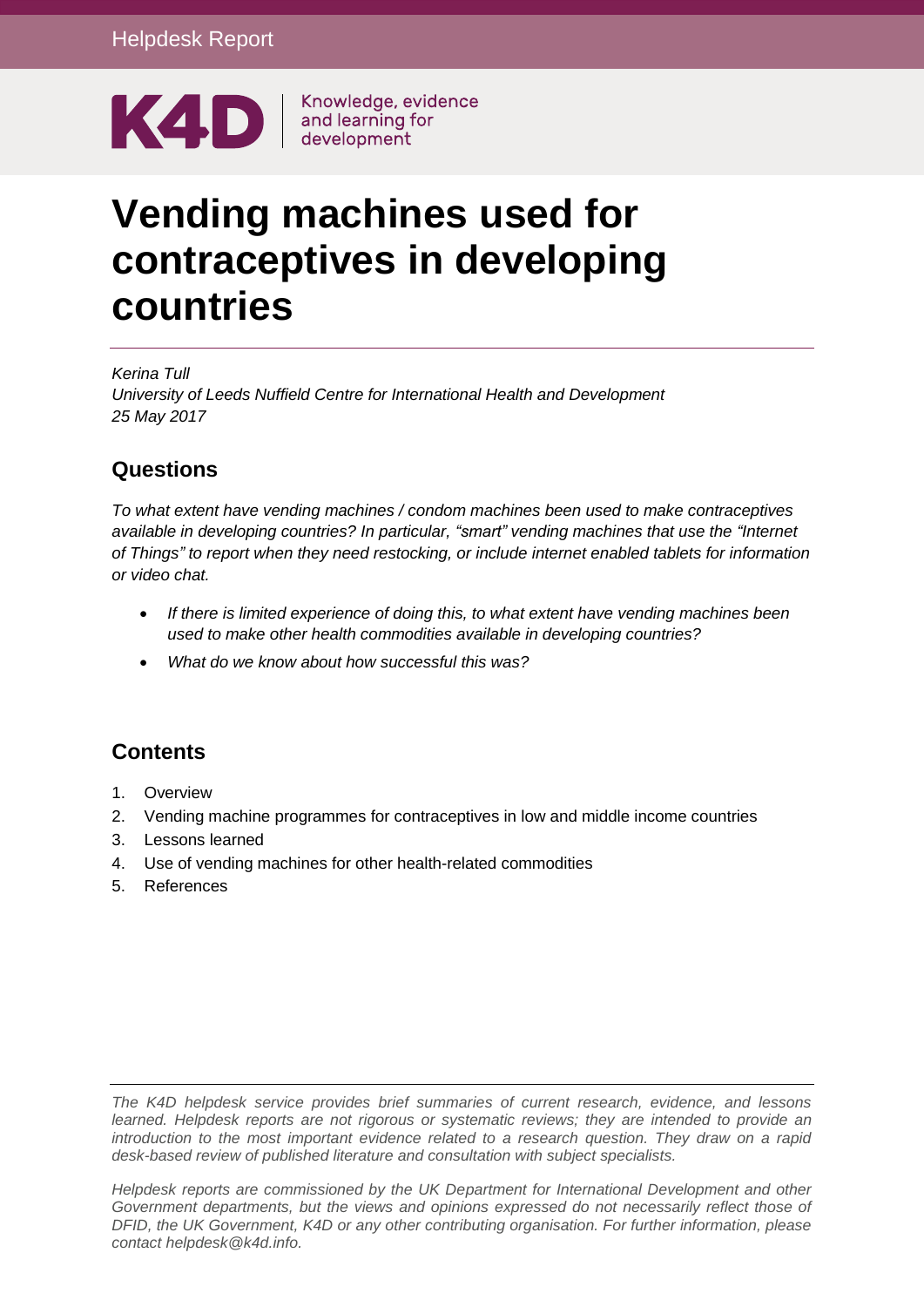# **1. Overview**

The evidence found for this report shows that vending machines have been used to make contraceptives available to vulnerable groups in low and middle income countries in a number of programmes. Examples from different parts of the world include:

- A six-year HIV prevention pilot programme started in 2009, which plans to install 100 CVMs using mobile phone-based technology in several bars and nightclubs in Tanzania. This year, the United National Population Fund donated even more CVMs to be distributed in areas with the highest HIV prevalence rates in Zambia*.*
- CVMs are due to be installed in Thai shopping malls and schools as part of the "Condoms for Teens" programme.
- Brazil plans to install several CVMs in all schools, and a national competition was launched for students to design "better" versions for use in the future. An El Salvador pilot provided the only project available to include both CVMs and oral contraceptive machines.

The effectiveness of CVM programmes has been mixed:

- Campus based CVMs "could perhaps" help female students with uptake of condoms in Ethiopia.
- There is insufficient data to prove how successful CVM programmes aimed at youth have fared in Ghana, Thailand and Brazil.
- Resistance to use of such machines exists: in Vietnam, only a fifth of the restaurants and cafes approached accepted CVMs offered by DKT International. In Trinidad, a government-based CVM research effort including hoteliers and other entertainment organisations is still facing opposition from several religious organisations.

A number of common issues/challenges have been faced by some of the initiatives:

- Rwandan hotspots were found to have irregularly stocked CVMs in "condom kiosks" due to problems with public-private partnerships; poor management also affected potential CVM programmes in Sierra Leone.
- Because CVMs have been vandalised, entrepreneurs in Ghana and Kenya have designed more technologically advanced vending machines to encourage higher use and proper upkeep. CVMs have been stolen in India - reasons for this include irregular stocks and poor maintenance of the machine.
- Several universities in Taiwan now have their own CVMs on campus; students from one Vietnamese university have designed and installed a free campus CVM to spare students' embarrassment in buying condoms. However, some machines have been dismantled in Chinese universities due to opposition.

Lessons have been learned from such initiatives:

- Challenges concerning the location of proposed public CVMs were found with the "100% Condom Use Programme" in Mongolia, the "PLACE" study in Jamaica, as well as in programmes/projects in China, India and El Salvador.
- The high price of condoms obtained from CVMs have contributed to low use of such machines in Congo, China and Vietnam. Tokens and/or coin denominations needed for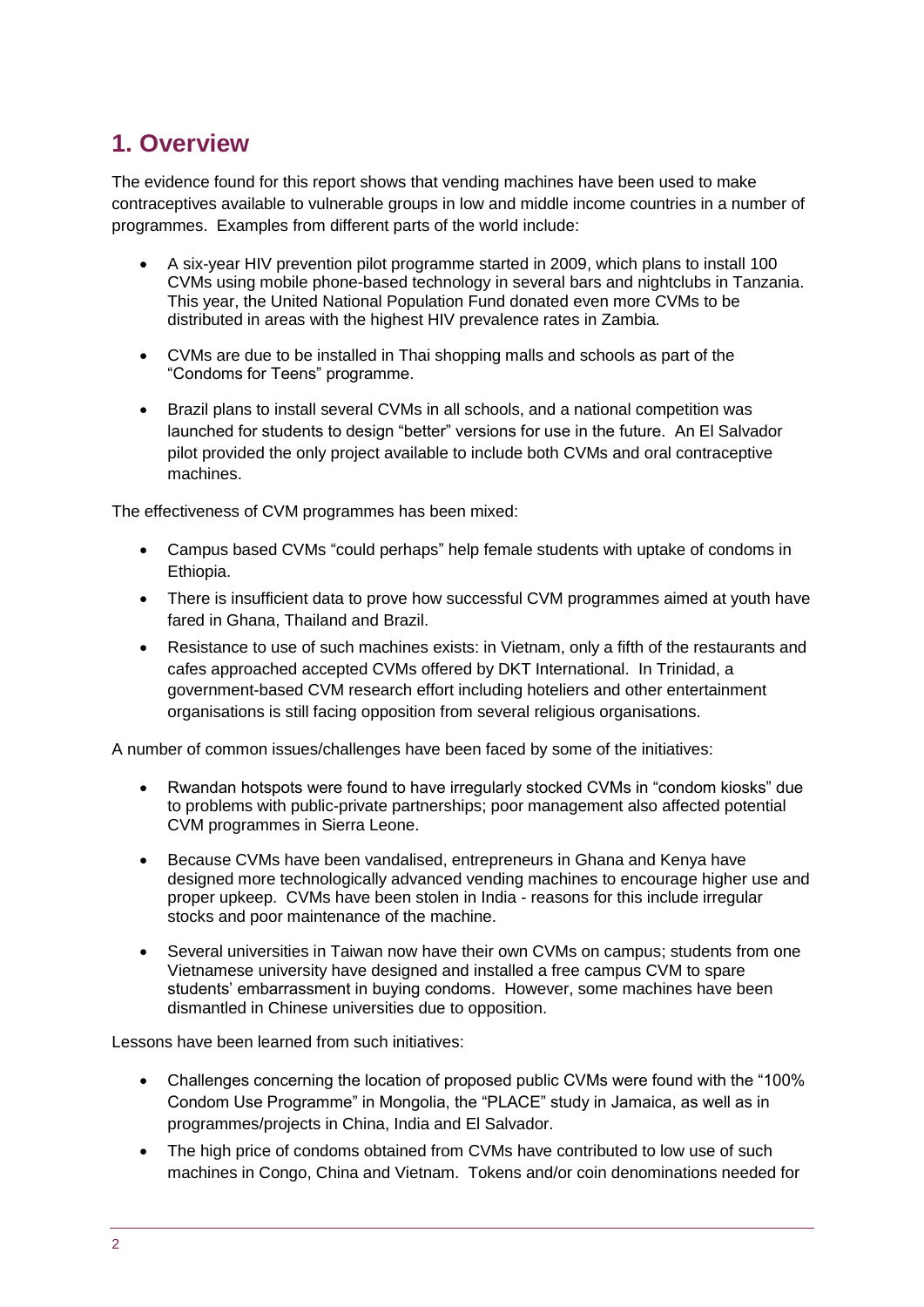use in the machines were found to problematic in Mongolian, Chinese and Indian regions.

• In order for CVM use to be successful in these countries, coordination of their maintenance by various stakeholders is essential. Although technological advancements in their development have been made, use of the "Internet of Things" in CVM development has not become mainstream as yet.

There is limited data confirming use of vending machines for other health-related commodities in developing countries. One such success is the installation of sanitary towel machines in girls' schools in India. HIV testing kits sold via vending machines are currently being piloted in some Chinese university campuses.

Although CVMs programmes are important in pregnancy and HIV prevention programmes, due to cultural sensitivities regarding condom use, they have not been researched extensively. Most of the available evidence comes from media interviews and investigations. There are limited published evaluations available, especially from Latin American and Caribbean countries. Results presented are gender-blind, however, more data is available for vending machines stocking male condoms, than for female condoms and oral contraceptives for women.

# **2. Vending machine programmes for contraceptives in low and middle income countries**

Condom vending machines (CVMs) have been used in several pregnancy and HIV/AIDS prevention programmes in African, Asian, South American and Caribbean regions:

### **Africa**

#### **Congo**

Availability of condoms in the country has increased due to strategically placed CVMs selling three-packs of branded condoms for 100 CFA francs (USD0.28). These dispensers are found in most of Congo's busiest towns as a result of an initiative by the National AIDS Council and the UN Population Fund, which installed 40 machines across the country (IRIN PlusNews, 2008). A condom distribution and sales network was set up in 2007; during that year seven million condoms were distributed - 300,000 of which were from CVMs in areas frequented mostly by young people, such as dance bars, university campuses, theme parks and hotels. Petrol stations were also targeted, as taxi and bus drivers are at high risk of HIV.

#### **Effectiveness:**

There is no evaluation of this initiative. However, packs can be obtained for half the price (50 CFA francs) from other distribution points, such as hospitals and pharmacies (IRIN PlusNews, 2008). [Donor agencies](https://www.lifesitenews.com/news/breaking-catholic-relief-services-dispensed-millions-of-condoms-abortifacie) also make free or cheap condoms and abortifacients available.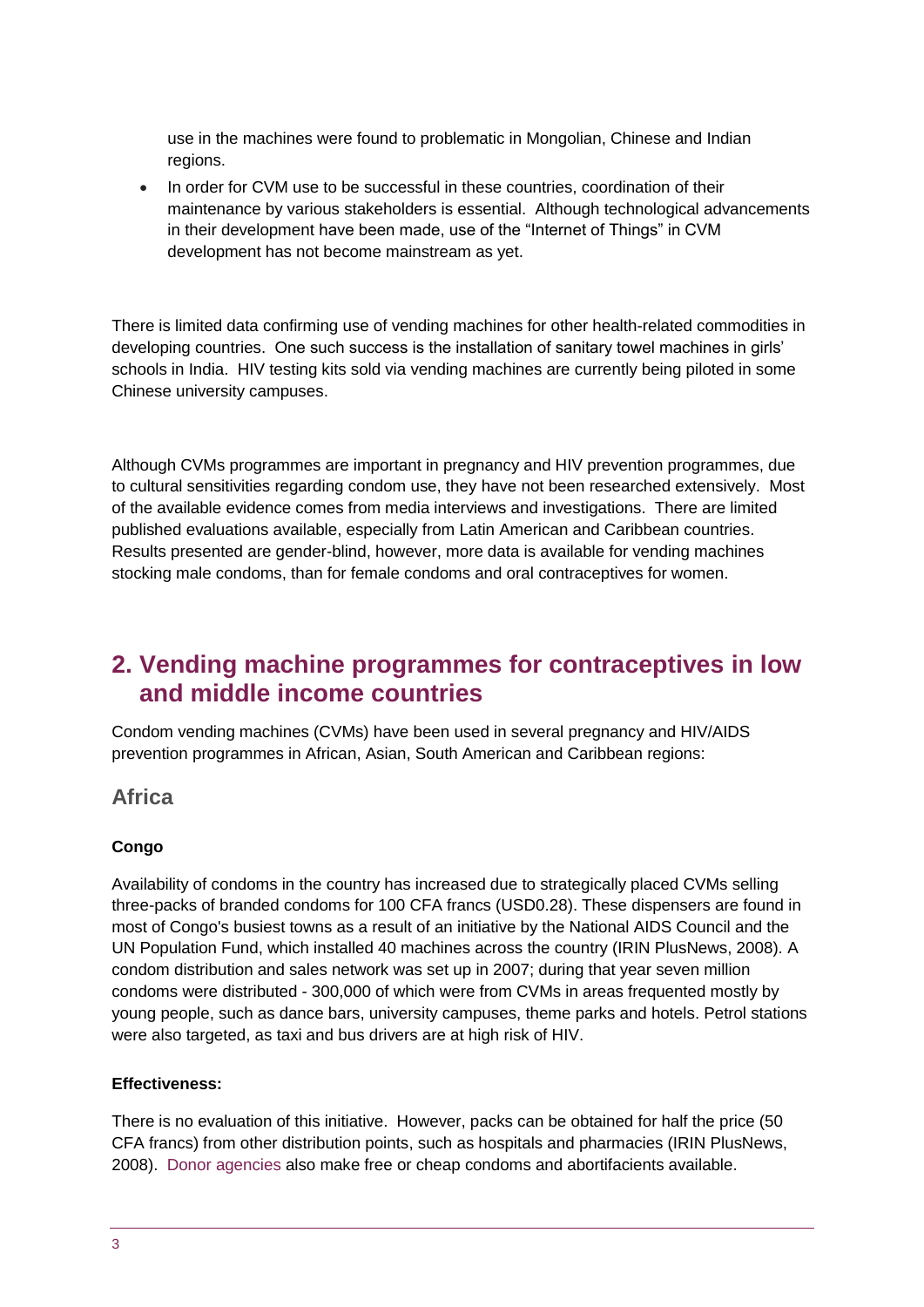#### **Ethiopia**

Condom use in Ethiopia has proved effective in helping stem the spread of HIV. DKT Ethiopia's condoms are usually sold well below market cost, and are heavily subsidised for those in need through various organisations that work with the government's HIV/AIDS Prevention and Control Office, and by direct outreach to sex workers (Jeffrey, 2014).

#### **Effectiveness:**

DKT Ethiopia planned to install CVMs in restaurant bathrooms in 2008, although there is no evidence to show that this was actually conducted. Anecdotally, it is said that when companies put in CVMs in restrooms, they are empty of condoms by the end of the day; however, there is no evidence to prove this due to cultural sensitivities regarding condom use. Results from one study suggests that installation of CVMs at large universities in southern Ethiopia "could perhaps be a new and effective way to increase the uptake of condoms among a vulnerable demographic of female students who are traditionally intimidated by the stigma associated with condom procurement" (Wells & Alano, 2013: 8).

#### **Ghana**

Condoms are scarcely available in non-traditional outlets (NTOs) such as hotels, drinking spots, salons (Ghana Ministry of Health, 2015: 14). In 2011, the Ghana AIDS Commission (GAC) purchased 400 CVMs and had installed the majority by 2013. A National Condom and Lubricant Programming Strategy (NCLS), launched in Accra in 2015, aims to improve access and use of quality condoms and lubricants in the country.

Non-government organisations (NGOs) and civil society organizations (CSOs) are key channels for targeting condom distribution in areas where HIV prevalence is highest (Ghana Ministry of Health, 2015: 6). The two social marketing entities currently operating in Ghana are the Ghana Social Marketing Foundation (GSMF) and the NGO DKT International. The private or commercial sector is vibrant but fragmented, with several players. Condom brands are positioned using CVMs for different market segments to ensure closer access to where the users live, and at hours when they are needed.

#### **Effectiveness:**

The introduction of CVMs in 2013, popularly referred to as "Condom ATMs", in the upper east region has seen high patronage by local youth. However, condom distribution channels, especially through non-traditional outlets and CVMs, are still underutilised (Ghana Ministry of Health, 2015: 22). Local media reports that most CVMs in Bolgatanga have been destroyed and can no longer be used (RON Blog, 2015); initial findings also state that the pilot lacks "viable long-term resupply plan and maintenance", and that "appropriateness of the actual machines" needs to be "reassessed" (Ghana Ministry of Health, 2015: 44). Therefore, a more thorough evaluation of this CVM pilot project must be commissioned.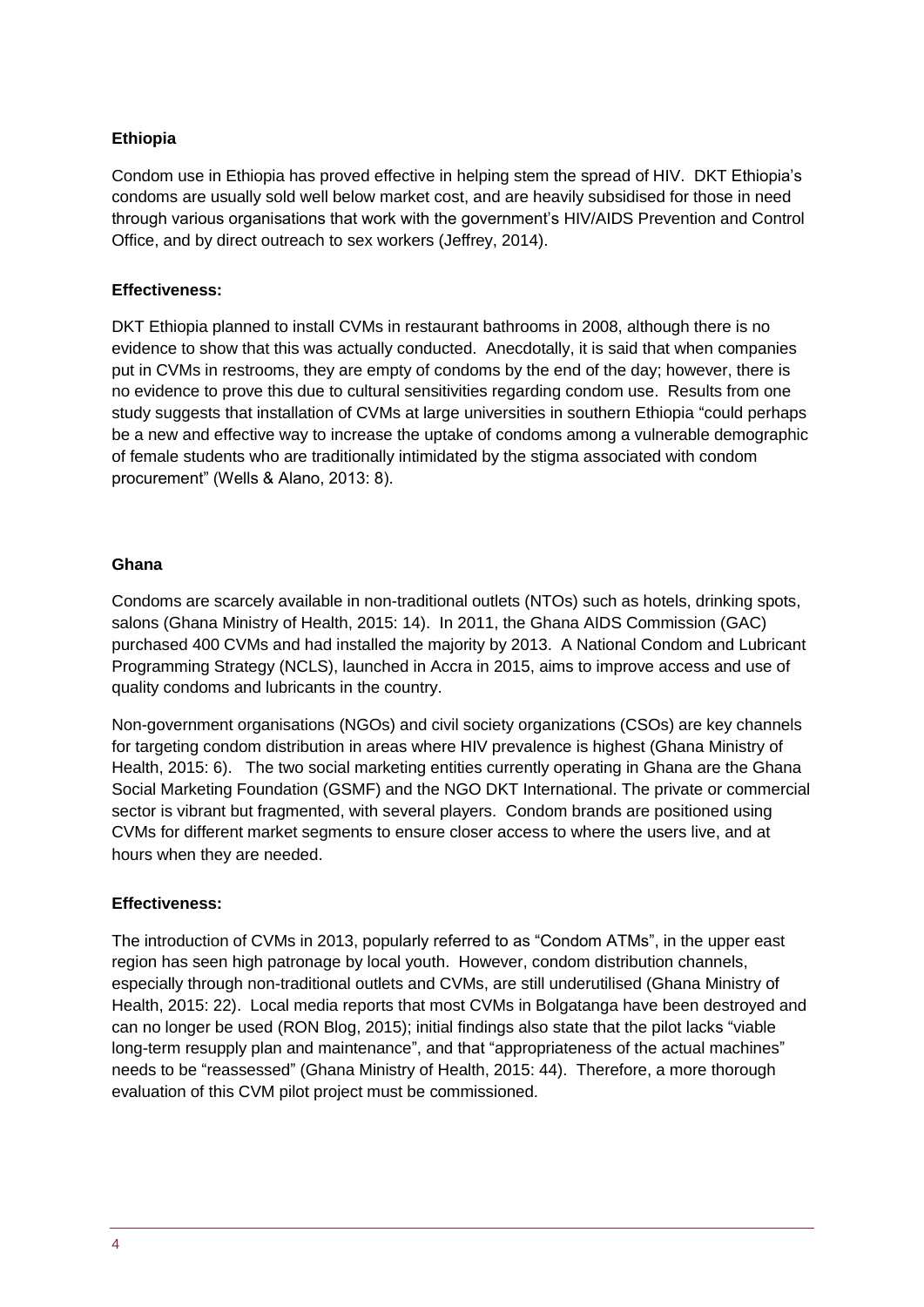#### **Rwanda**

Population Services International (PSI), a non-profit social marketing organisation based in Washington DC, initially installed about 60 vending machines in several hotspots in Kigali, and later installed 690 more across the country. A new scheme, dubbed the "24/7 Condom Distribution Kiosks Initiative", involves strategic placement of "condom kiosks" or CVMs in four HIV high risk areas in Kigali. The government initiative, in partnership with the AIDS Healthcare Foundation and the City of Kigali (CoK), is part of a broader effort to control HIV spread through safe sex practices, emphasising on geographic hotspots and high risk groups, such as female sex workers (Kantengwa, 2016). This group is the major driver of HIV transmission in the country, according to the Rwanda Demographic and Health Survey (DHS) 2015.

#### **Effectiveness:**

Newspaper survey research indicates that many CVMs at hotspots and lodges in Kigali are either run down or idle due to lack of condoms (Kantengwa, 2016). Stock levels in some lodges were found to be "inconsistent" as the machines are only "filled once in a while". This indicates that the capital's inhabitants are still at high risk of HIV.

The CVMs were introduced under a public private-partnership initiative to increase access to and availability of condoms. The Rwanda Biomedical Centre (RBC) - which installed the machines provides oversight for coordination of different strategies. However, implementation of the strategies is a shared responsibility of various stakeholders, such as the Society for Family Health (which provided the initial stock of condoms), the private sector, the social marketing sector (which provides condom brands at a subsidised price) and outlet (hotspot) owners. Cyrus Ntaganira, of the Society for Family Health, said their role is now to ensure that owners of hotspots know where to find wholesalers: "We have distributed 2,673,057 condoms via social marketing between January and March 2013. However, the owners of hotspots have to demonstrate responsibility for their clients and keep re-stocking condoms in the vending machines" (African Seer, 2013).

#### **Sierra Leone**

One company, Fomel Industries and National Industrialisation Centre (FINIC), designed and manufactured what is thought to be the first CVM in Africa. It can operate continuously as it functions without the need for batteries or other forms of power. Managing Director Foday Melvin Kamara explains: "You know buying a condom is stigmatizing so a lot of people still shy away from going to the stores to buy a condom. We were contacted by the United Nations Population Fund (UNFPA) in 2002 and they asked us to design a machine that can sell condoms…In two months we came out with the design that dispenses a packet containing 3 condoms. It works by inserting two coins of 100 Leones (USD0.03) and press the lever and a packet of condom will pop out" (African Agribusiness Magazine, 2014).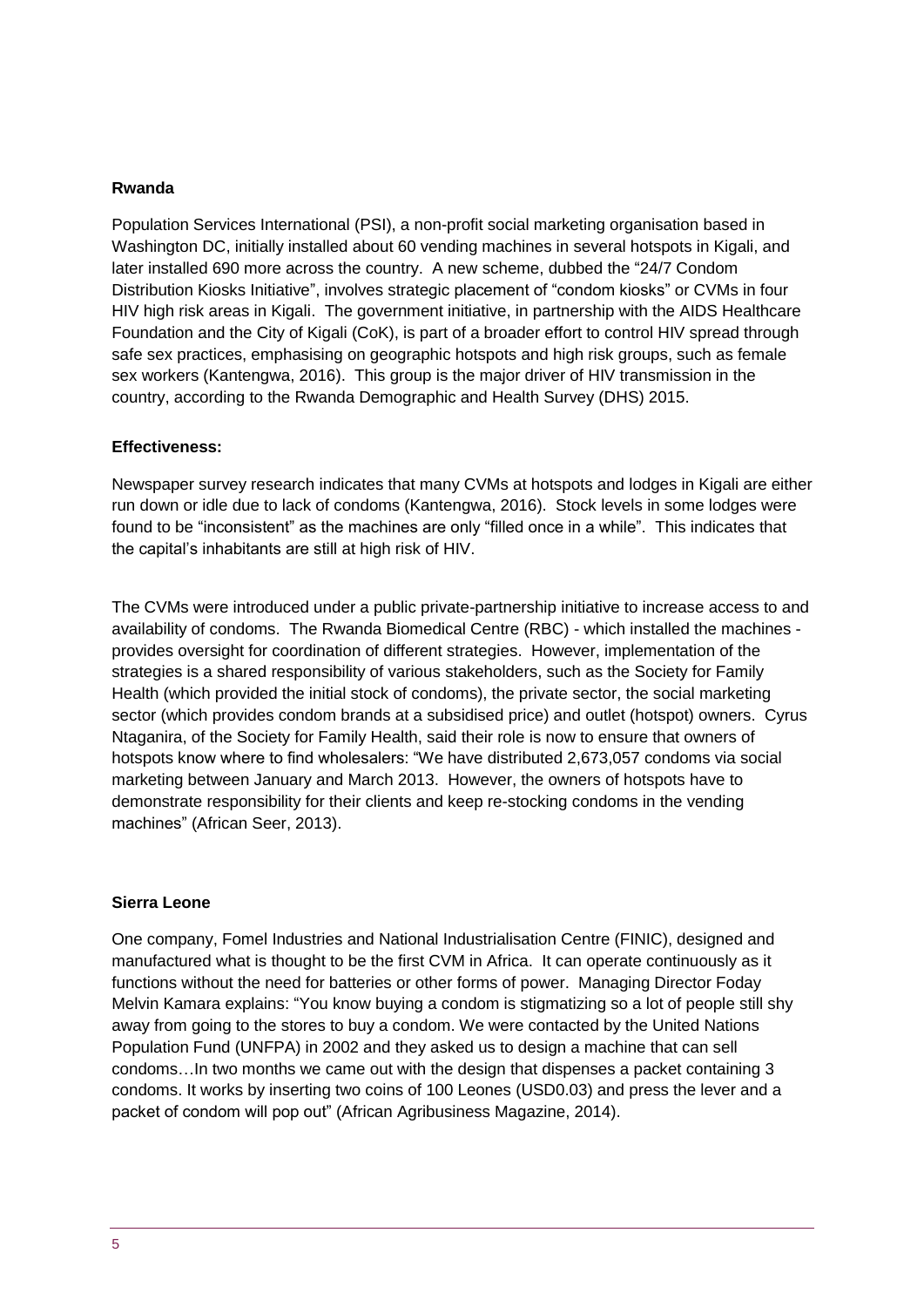#### **Effectiveness:**

Initially, the initiative to install CVMs in guest houses, hotels and entertainment centres frequented by young people was not successful. FINIC MD Kamara explains: "We had a project with the HIV and AIDS Secretariat for these machines to be installed in all those entertainment centers in the country. However, the project did not go well with the type of management the Secretariat then had, but we are planning to revitalise the project because they now have a new management system. We also plan to work with CARE Sierra Leone because they are also engaged in the campaign to reduce sexually transmitted diseases in the country. We have written to them and we are waiting for their response on that. So at the moment the machines have not yet been deployed to those centres where we intended to use them" (African Agribusiness Magazine, 2014).

#### **Tanzania**

In 2009, bars and nightclubs in several cities had CVMs placed in the bathrooms as part of national efforts to combat HIV. PSI, who implemented the project, stated that 100 machines would be installed in bars in the Iringa, Morogoro and Mbeya regions (IRIN, 2009). Mobile phone-based technology was to be used for distribution of condoms and the other health products it offered to the Tanzanian public.

#### **Effectiveness:**

As this is part of a six-year pilot project, no evaluation is available yet.

#### **Zambia**

As part of its collaboration with the Government of Zambia's continuous efforts to increase condom availability, accessibility and use, UNFPA donated 250 CVMs to the National AIDS Council in Zambia in January 2017. The dispensers are to be distributed to provinces with the highest HIV prevalence rates (UNFPA Zambia, 2017).

#### **Effectiveness:**

This is the second donation from the agency, together totaling an estimated USD64,650. Although there is no evidence available to prove this, it can be assumed that the CVMs are a positive influence in decreasing prevalence of HIV in the country.

### **Asia**

#### **China**

Health authorities and experts had been appealing to universities in China to install CVMs for many years, but were repeatedly turned down (Hui, 2015). In 2015, all Beijing universities were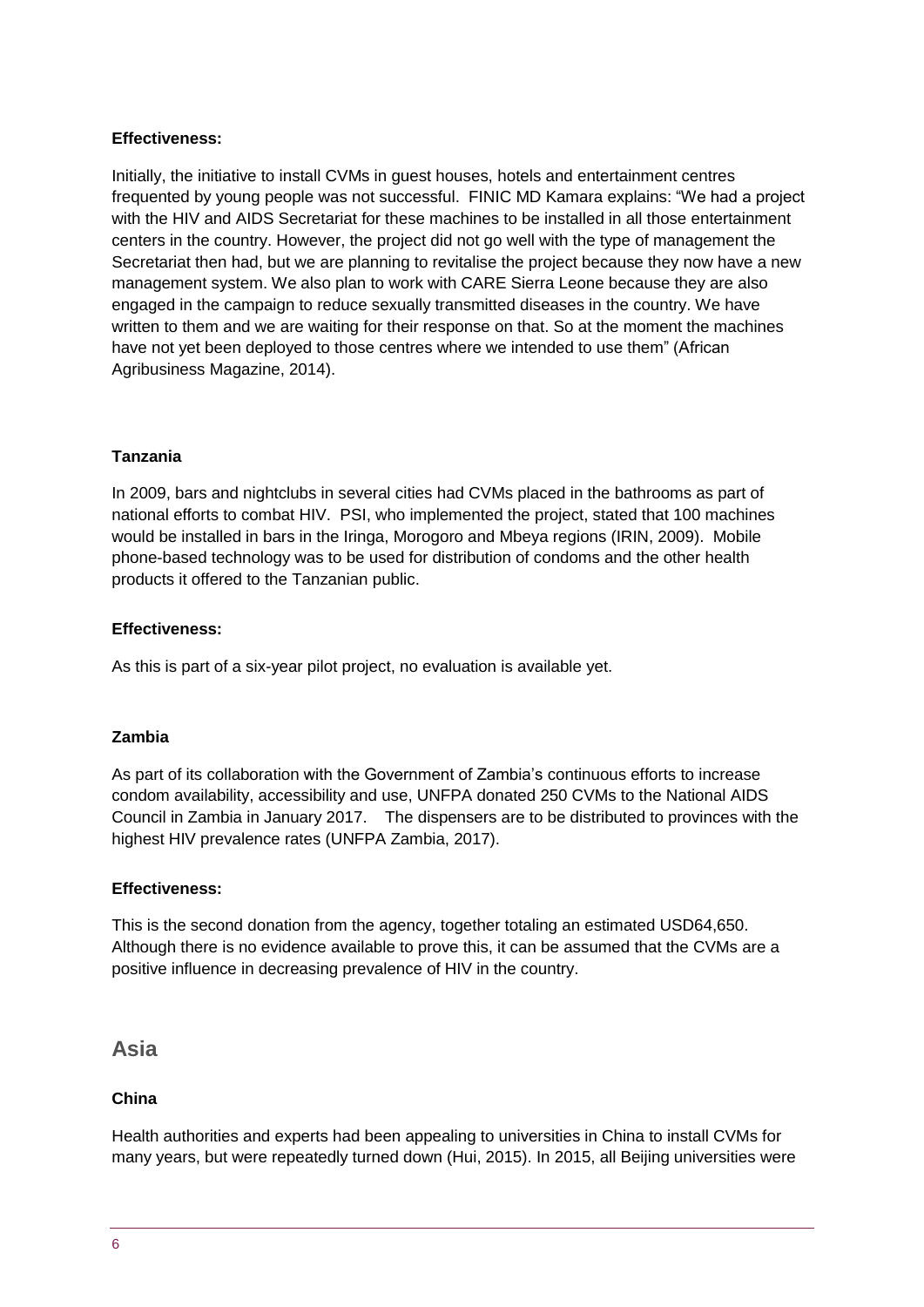instructed to install CVMs and introduce an HIV/AIDS prevention class for freshmen, a move to curb the increase in prevalence of the disease among college students. Research confirms that most young people think condoms are used for preventing pregnancy, but are unaware of the importance of condoms in preventing HIV/AIDS (Hui, 2015). Nonetheless, this decision was a controversial one for Beijing which attracted some criticism.

#### **Effectiveness:**

Although some colleges dismantled their CVMs due to social pressure, research from two Shanghai colleges evaluating the impact of installation of the machines on students' behaviour and attitudes has revealed that CVMs did have a positive influence on their sexual behaviour (Liang et al, 2002).

In 2006, numerous hotels in Shanghai refused to stock condoms distributed as part of an AIDS awareness initiative in accordance with the Regulation on AIDS Prevention and Control, Shanghai Municipal Commission of Population and Family Planning. Fan Jincheng, deputy director of the Social Development Bureau of Pudong New Area, admitted there was a problem with hotels stocking condoms: "Among the 200 hotels above the level of three stars, only 10 to 20 of them have agreed to install the condom vending machines sent by the government, and more than half of the hotels refuse to accept free condoms." He added that the biggest obstruction came from people's way of thinking (Lang & Relsted, 2006).

Despite this, introducing CVMs in universities may not be feasible in the long run, according to Jing Jun, a sociology professor at Tsinghua University (Hui, 2015): "Vending machines require regular staff to replenish them, but that service may not last long." CVMs appeared in Tsinghua University, Beijing several years ago, but were out of use only after a year or two due to poor maintenance. Asking Tsinghua University to reinstall those machines was unnecessary, as convenience stores and pharmacies inside or near the university sell condoms (Hui, 2015).

A study by Uretsky on businessmen who regularly visit commercial sex workers, but avoid HIV testing for fear of threatening their economic and political status, made a positive initial evaluation of local condom distribution programmes. The government's plan of condom promotion in hotels and entertainment establishments resulted in one hundred CVMs being distributed in local hotels. However, their use was fraught with challenges – especially as most CVMs were located in "conspicuous locations" such as public entrances, as well as requirement of a one yuan coin**<sup>1</sup>** which was "rarely used" in the Dehong area (Uretsky, 2016:199-201). It was also suggested that unless there is an incentive for government officials, it is difficult for them to implement such a condom programme effectively.

#### **India**

The National AIDS Control Organisation (NACO), which is a division of the Ministry of Health and Family Welfare in India, has launched several innovative approaches to promote condom use, including a CVM programme. In 2005-07, NACO installed 11,025 CVMs in 10 states under Phase I of a national programme. HLL Lifecare Ltd (HLL), one of the largest manufacturers of

1

 $1$  It is more common to pay for shopping in China with banknotes (Euromonitor International, 2015).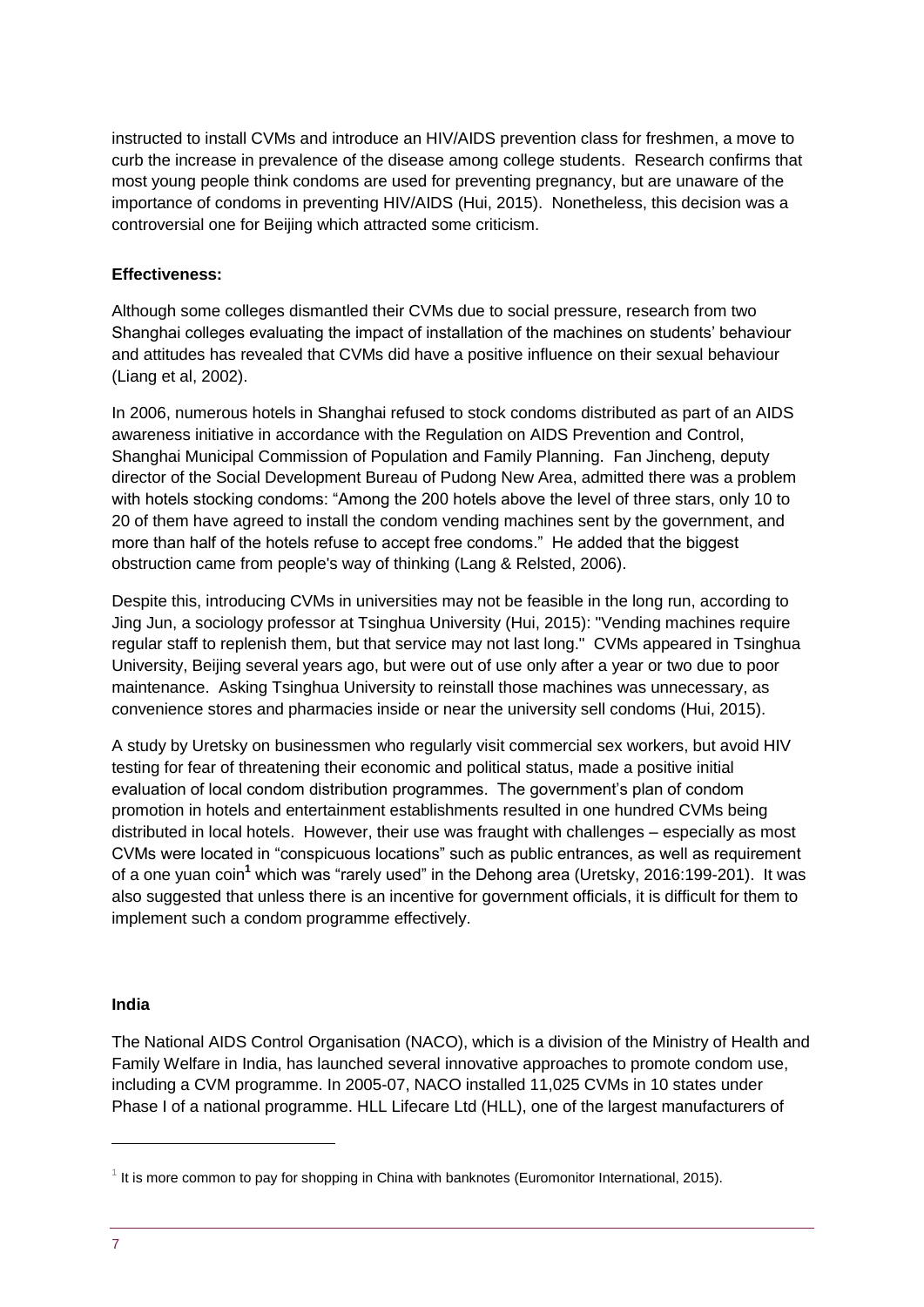contraceptives in the world, associated itself with Delhi Metro Rail Corporation (DMRC) in order to make both male and female condoms available in stations across the capital (The Times of India, 2014). Another 10,025 CVMs were installed in four metros (Delhi, Mumbai, Kolkata and Chennai) and in two major towns (Uttar Pradesh and Orissa) in Phase II of the programme that began in 2008 (NACO, 2016).

#### **Effectiveness:**

Since their installation, a total of 2.2 million condoms have been sold by CVMs in India (NACO, 2010: 22-23). However, few people accept the concept of CVMs (i.e. to make condoms easily available to the public) and therefore do not use the machines (Bhasin & Chitlangia – The Times of India, 2009). Recent data demonstrated that only 7 per cent of females felt that condoms should be available in CVMs in all public toilets, although a significantly larger number (59 per cent) of males felt so (Mutha et al., 2014).

As in parts of China, lack of suitable coin denominations in India is considered an important reason for slow development of the vending channel. Following the high inflation and devaluation of the Rupee against all major currencies during the early 1990s, coin denominations can be too small to be convenient for a vending machine (Euromonitor International, 2005).

Approximately, 600 of the 3,000 CVMs that were installed by NACO in different locations around Delhi from 2007-2009 are not working, having been vandalised (to steal either money or condoms), removed, or dismantled for scrap metal. CVMs installed in government offices, DTC bus terminals and depots, and community toilet complexes are still operational, probably due to appropriate security measures. However, machines installed in areas such as Delhi University and RML Hospital have had few users. One of the main reasons is ignorance regarding the exact locations of the machines (Bhasin & Chitlangia, 2009). The CVMs were installed by Hindustan Latex Family Planning Promotion Trust (HLFPPT) in collaboration with NACO. Each CVM costs around Rs 5,800 (USD90.5). 380 CVMs that were removed from high risk sites had to be installed at new locations; 82 NGOs now ensure that the CVMs are stocked with condoms at all times.

In Mumbai, the CVM scheme also failed to yield the desired results for want of proper planning and research in selecting the installation sites (railway stations, petrol pumps, public toilets, paan shops and other public areas) and proper maintenance (by HLFPPT), according to experts. The government spent Rs 2.57 crore (USD3.81million) to procure and install the CVMs, but the sales have been far from encouraging (Khan, 2009). Of the total 3,530 CVMs installed in the city, about 875 are non-functional. Sales from the remainder have been at an average rate of one condom per machine per day, whereas the maximum vending capacity of a machine is 22 packs per day, each containing two condoms. Revenue generated through condom sales was only Rs 2.76 lakh (USD4140) to June 2009. Sale of four pieces per machine per day would make the project successful (ibid).

NACO planned to investigate why use of condoms from machines in selected areas was lower than expected using a CVM Programme Evaluation Study (NACO, 2010: 25). However, as approximately 90 per cent of CVMs installed at public places by NACO for HIV/Aids prevention went missing, a 2013 comptroller and auditor general (CAG) report stated that the project was consequently discontinued by NACO (Hindustan Times, 2013). The report explains that the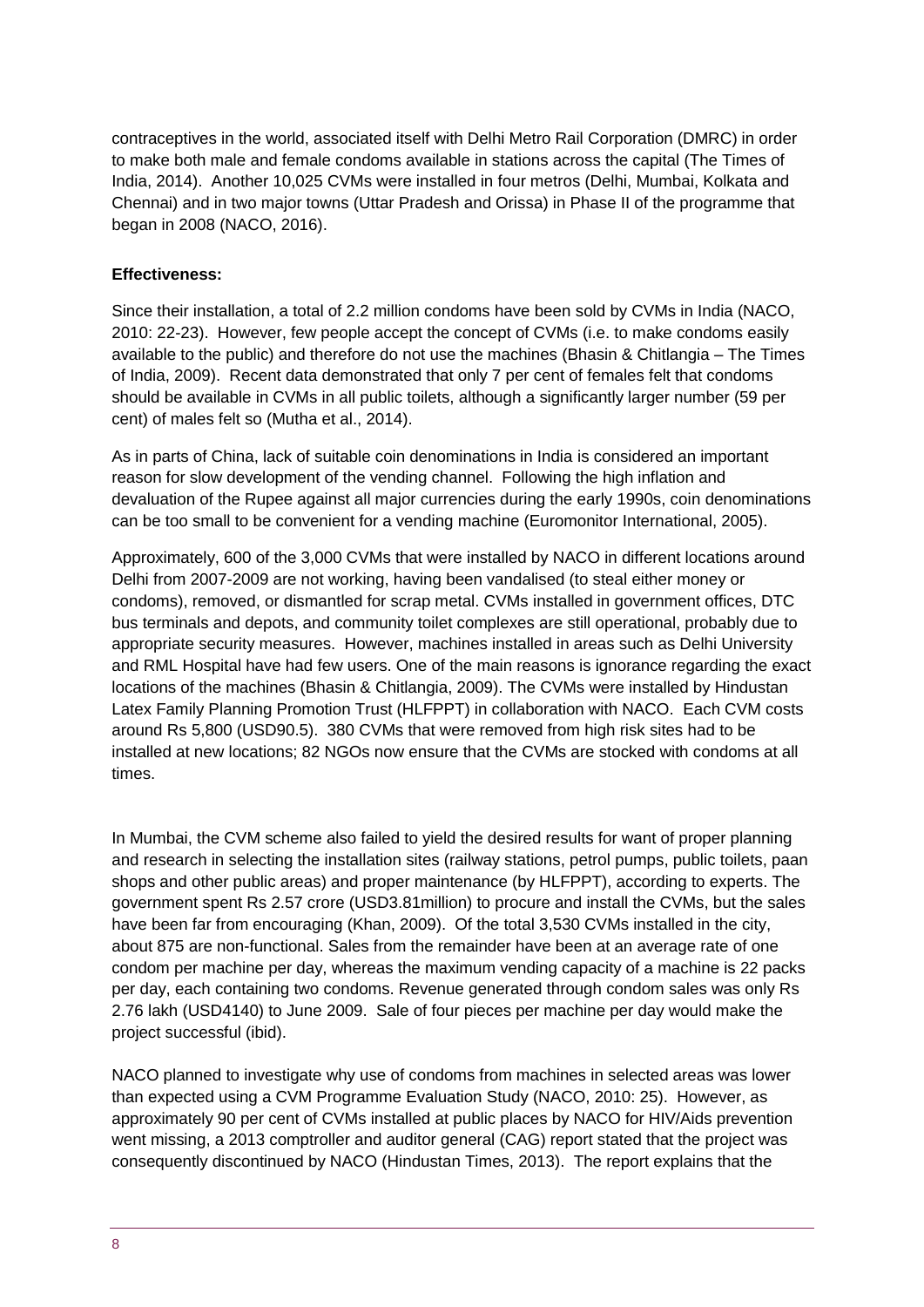CVM scheme "was characterised by poor planning and implementation and Ministry of Health did not undertake any feasibility study for it considering sale of condoms was very low as compared to projections by NACO" (ibid). It pointed out that in Phase I of the project, of which 9,860 machines of 11,025 CVMs installed in high-risk areas were not traceable or were lost; 1,130 machines were traced but were not functioning: "As the CVMs installed under Phase I were not insured against theft and damage, thus no recovery/claim could be made in respect of stolen machines" (ibid).

Similarly, in Phase II of the project, 1,546 machines were damaged, 161 stolen and 1,791 could not be installed. The report states: "The sale of condoms through CVMs was very low in comparison to projects of NACO. The intended objective of improving the accessibility of condoms in high risk areas through CVMs was not achieved despite investment of Rs 21.54 crore (USD3.3 million) under the scheme. The hasty manner of release of funds by the ministry under Phase II without ascertaining the status of CVMs installed earlier was inappropriate" (Hindustan Times, 2013).

Each machine had a capacity of 500 condoms; according to NACO, there were 72 CVM refilling centres across Gujarat that looked after the machines at regular intervals and refilled them according to usage [\(Chakraborty,](http://www.dnaindia.com/authors/rupsa-chakraborty) 2014). However, the reason given for why thousands of CVMs went missing or were stolen was that the contract between NACO and HLL expired in 2009; after which there had been no attempt to maintain the machines.

#### **Mongolia**

The "100% Condom Use Programme" (CUP) was piloted in Darkhan Uul Amag in northern Mongolia in 2002 by the National Centre for Communicable Diseases (NCCD), Ministry of Health, with technical support from WHO country and regional offices.

#### **Effectiveness:**

A review document highlighted a number of challenges with the CUP: the CVMs were not being utilised due to absence of tokens, or their positioning in public locations (MPHPA, 2009: 8). The use of tokens or coins were assumed to be a hindrance if customers needed to obtain them from the hotel reception (MPHPA, 2009: 10).

#### **Taiwan**

In 2013, National Cheng Kung University (NCKU) in southern Taiwan installed two CVMs on campus, making it the first national university in Taiwan to promote safe sex and healthy lifestyles among their students. The safe-sex on-campus campaign to prevent AIDS and sexually transmitted diseases is urgent given the growing percentage of AIDS patients in Taiwan, according to Department of Health statistics. The opening ceremony of the two CVMs occurred on National HIV Testing Day, June 27, which was intended to raise awareness of safe sex among the university students.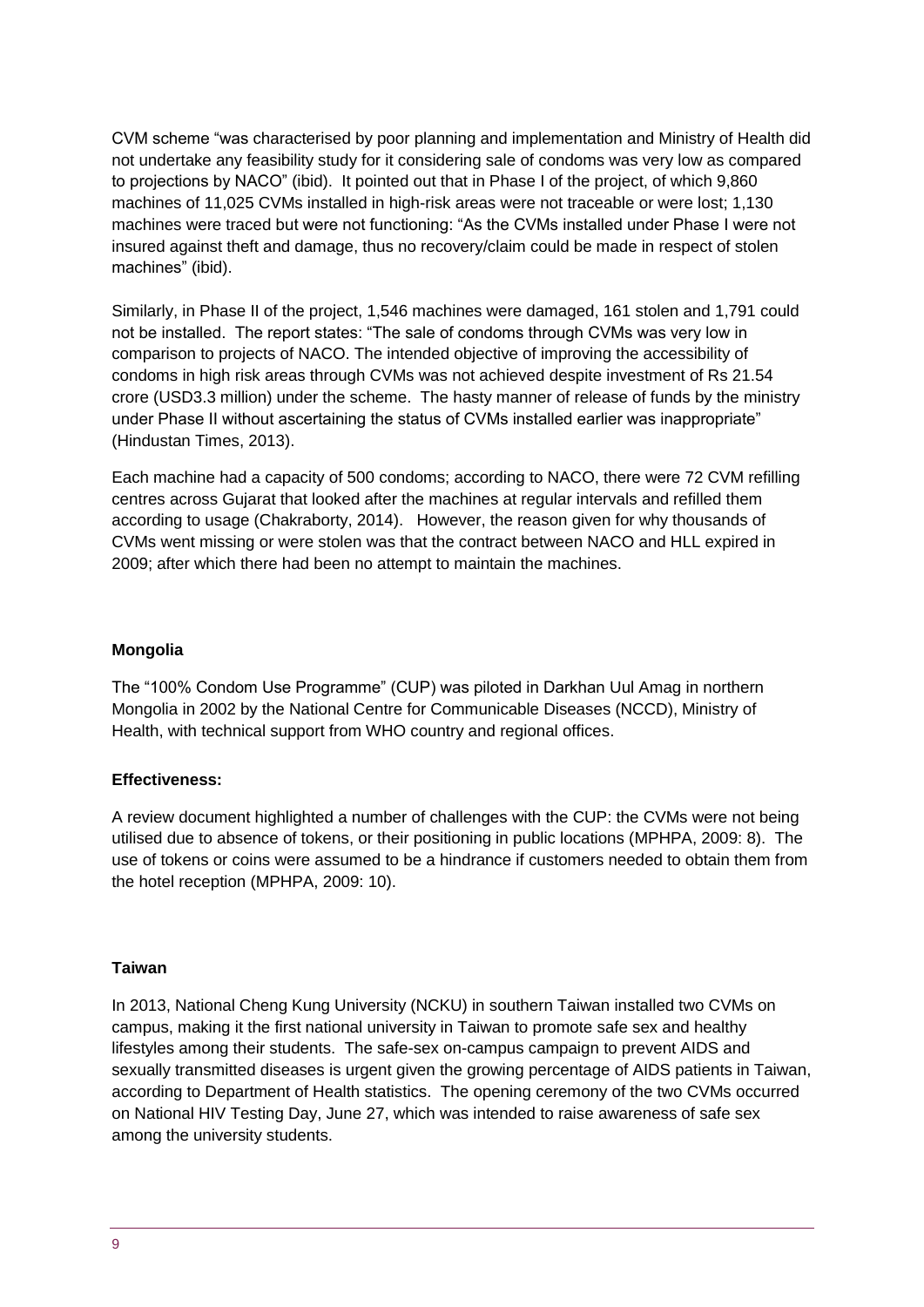#### **Effectiveness:**

The CVMs on university campuses were found to make condoms more accessible to students. Prior to the instalment, the students would go to the health centre to get condoms from the nursing staff, according to feedback from National Cheng Kung University (Chuang, 2013).

Following NCKU, twenty other universities in Taiwan were also expected to set up on-campus CVMs (Chuang, 2013). However, there is no evidence to confirm that this occurred.

#### **Thailand**

The growing rate of sexual diseases and teen pregnancies is a problem in Thailand (Khaosod English, 2015). To tackle it, the Public Health Ministry reached an agreement with the Education Ministry to double the number of condoms under the "Condoms for Teens" programme: the figure was increased to 80 million per year at a cost of 37 million baht (USD1.1 million). They also agreed to install CVMs in shopping malls and schools. There is no mention as to whether "smart technology" or "Internet of Things" will be used in these CVMs.

#### **Effectiveness:**

Two papers that reported on the effectiveness of CVMs distribution in communities [Kaeodumkoeng et al, 2007; Umsuriya et al, 2006], used only numbers of condoms sold per machine and/or customer satisfaction as their outcome measures (Tipwareerom & Weglicki, 2017). There is no other available data to evaluate the success of CVMs in schools.

More recent research includes in-depth interviews of a small group of parents/ guardians of highschool Thai boys to explore the adults' knowledge, attitudes, behaviour regarding condom use, and their role in preventing HIV/sexually transmitted infections. The results reveal that half of the group disagreed with the "National Condom Strategy" of installing CVMs in schools (Tipwareerom & Weglicki, 2017).

#### **Vietnam**

In 2004, the first of 20 automatic vending machines in Vietnam stocked with branded condoms were installed in the bathrooms of restaurants, cafes and public toilets in Hanoi, in an initiative led by DKT International to familiarise people with the practice of using condoms (Vietnam Breaking News, 2004). The project was initiated by EZ Vendor and supported by the Vietnam Committee for Population, Family and Children.

Each condom sold by the machine requires a VND500 coin (USD0.02), compared to VND200 for a condom sold in pharmacies. The machines were imported from China at a cost of USD330 each. DKT estimated that if each machine sold five condoms per day, 100 condoms would be dispensed from the 20 machines: "We're not trying to profit from this kind of sales outlet, but rather we want to increase the use of condoms in Vietnam," explained Lin Menuhin, DKT's deputy director (ibid).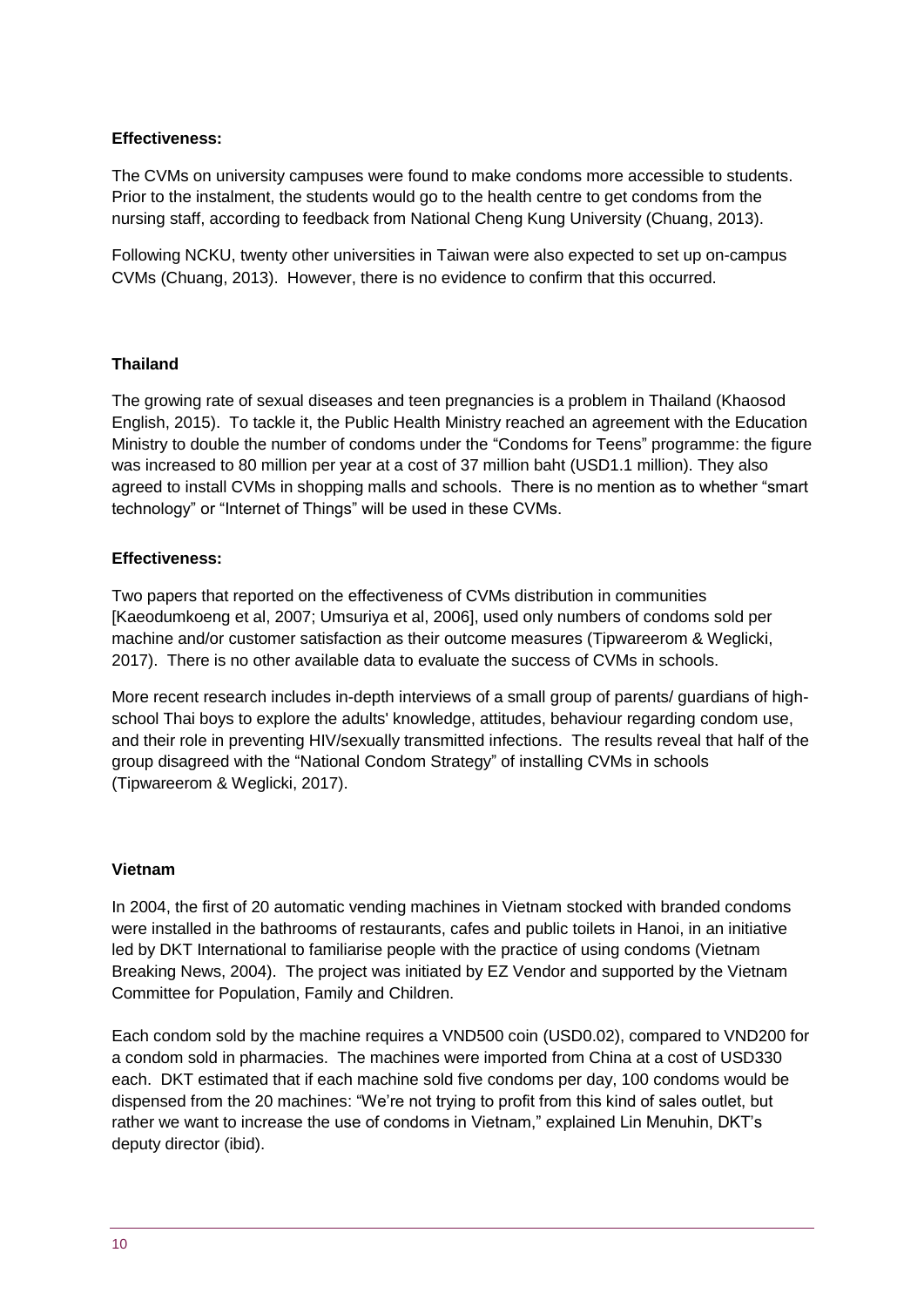More recently, students of Duy Tan University in Da Nang City have created a CVM using mobile phone-based technology that dispenses condoms free of charge to spare people the embarrassment of openly buying them at stores (Tuoi Tre News, 2016). The machine automatically alerts its creators via text messages whenever it runs out of condoms. It also tracks the number and time used for statistical purposes.

#### **Effectiveness:**

In future, CVMs are expected to be installed in other areas such as dance clubs, railway stations, hotels and other entertainment centres (Ngoc, 2004). Evidence from other countries where DKT had implemented the same project indicates that the machines are successful. Acceptance of condoms using these CVMs is an important step in upgrading reproductive health by offering easier access for people, and reducing the obstacles to buying condoms. As more than 100 businesses were approached for the EZ Vendor project, the 20 that accepted the CVMs equates to only a 20 per cent uptake. This highlights the fact that condom use is still a sensitive issue in Vietnam.

# **South America and the Caribbean**

#### **Brazil**

In 2007, the Health Ministry of Brazil planned to install 400 CVMs machines in schools to combat the spread of AIDS and other sexually-transmitted diseases. According to the government news agency [Agencia Brasil,](http://www.cbsnews.com/news/brazil-puts-condom-dispensers-in-schools/) test machines were due to be installed in 100 schools in 2008, with the plan to expand and cover all public schools at a later date. The health ministry eventually intend to also install them in bars, clubs and 24-hour gas stations.

A high number of [CVMs with both male and female condoms](https://qz.com/689356/the-rio-olympics-organizers-are-giving-out-enough-condoms-for-each-athlete-to-have-sex-84-times/) were also installed in the Athlete's Village for the 2016 Olympic Games in Rio, due to the rise of the Zika virus.

#### **Effectiveness:**

A study conducted by UNESCO in 2007 concluded that two-thirds of the parents surveyed approved of the government offering adolescents free condoms and sex education. This shows that parents in the world's largest Roman Catholic nation approve of the idea. To increase condom distribution, the ministries of health and education launched a nationwide contest for technical schools to design a "better" CVM (which may include the use of "Internet of Things": the interconnection via the Internet of computing devices embedded in everyday objects). Although the team of students with the best design were due to be awarded USD25,000, no further information is available on the success of CVM use in schools or the competition.

There is also no data on use of such machines by athletes or Brazilian adult citizens.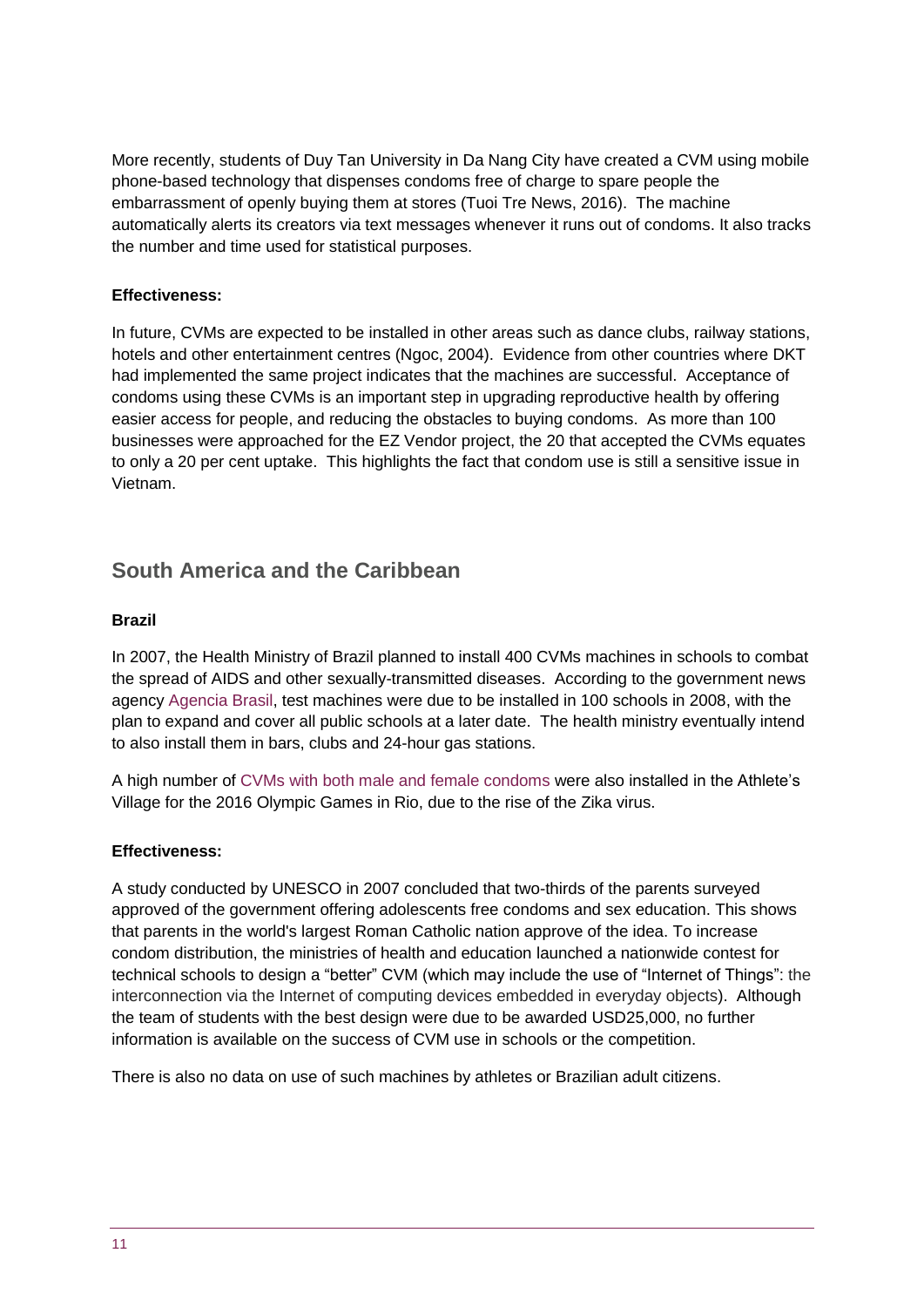#### **El Salvador**

The "Contraceptive Vending Machine Project" in San Salvador was a pilot programme which was also conducted in Bangladesh (Siems, 1977). It was operated by ADS (Asociación Demográfica Salvadoreña) - which is still the main distributer of condoms in the country today. Ten CVMs and eight oral contraceptive (pill) machines were installed in 1974; a further 50 CVMs were donated two years later.

#### **Effectiveness:**

The main challenge in the pilot included inappropriate location of the contraceptive machines (Siems, 1977); however, no update on the outcome of the project is available.

No further programmes using such contraceptive machines have been established since this pilot.

#### **Jamaica**

In 2001, a "Priorities for Local AIDS Control Efforts" (PLACE) study identified over 400 public sites in Kingston where people had higher rates of new and concurrent sexual partnerships than the general population. The Jamaica Ministry of Health developed and piloted a package of sitebased prevention programme components that could be tailored for use at sites as diverse as commercial sex streets, fast food restaurants, bars and night clubs. Their outreach officers assisted in the installation of CVMs.

#### **Effectiveness:**

Baseline findings from a randomised controlled trial investigating the impact of the programme indicated that the outreach workers found it difficult to place CVMs at street sites (Weir et al, 2008: 805).

#### **Trinidad**

In 2007, the Trinidad and Tobago government purchased CVMs as one of several initiatives to manage HIV/AIDS levels. A research effort involving various stakeholders, including hoteliers and event organisers, was undertaken focusing on possible venues for the machines.

#### **Effectiveness:**

Authorities had to overcome opposition from several prominent religious organisations in order to move towards implementing the initiative (IPS, 2007). There is no information on whether the CVM initiative took place, or if it was evaluated.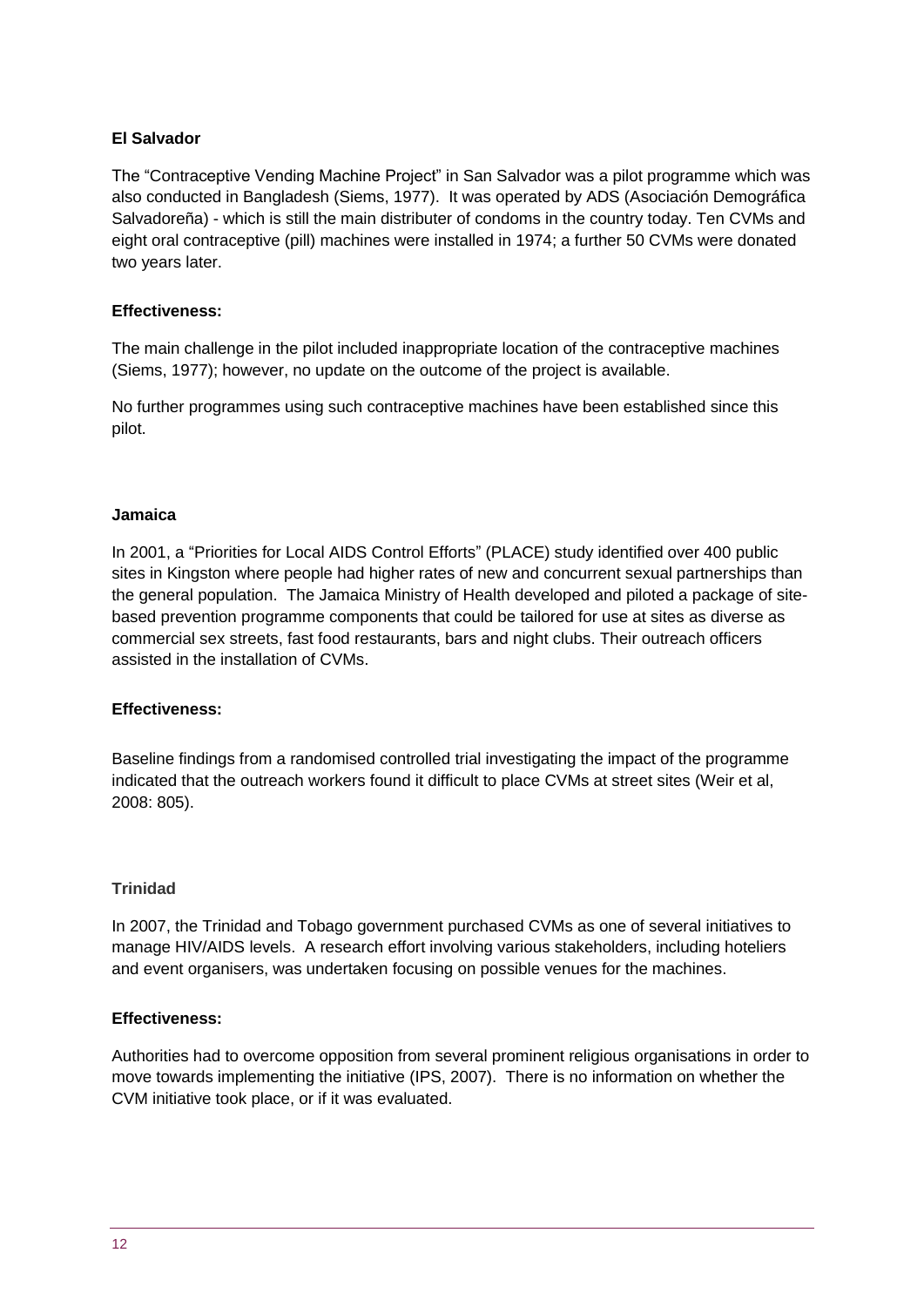# **3. Lessons learned**

CVM programmes have had varying levels of success in developing countries. One lesson learned is the need to protect CVMs from vandalism, which is where technological advancements can help. A Ghanaian entrepreneur, Prince Nkrumah, invented a CVM which dispenses condoms when a text message is sent to a short code. The machine, which was the first of its kind in the world, has several advantages over existing systems in other countries. It has a cashless system, and has been designed to automatically adjust prices in the event of increases in the prices of goods and services and currency change. The CVM can also automatically send inventory status to managers for an efficient and effective stocking system. There are plans to export the technology to other countries across the West African sub-region (Russel, 2009). Although technological advancements have been made with CVMs, using the "Internet of Things" in their development has not become mainstream in this sector as yet.

Examples provided in this report prove that in order for CVMs to be used successfully, their maintenance by suitable stakeholders is essential. Other preconditions for success include: 1) acceptance of the principle that machines should be located in public places; 2) wide circulation of appropriate coins; 3) establishment of a workable, long-term financial and managerial framework; 4) provision for a competent repair person; and 5) commitment to continuous upgrading of sites based on sales analysis (Siems, 1977).

# **4. Use of vending machines for other health-related commodities**

### **HIV testing**

China is currently piloting the use of vending machines that sell HIV testing kits on university campuses. The goal is to reach students who may be reluctant to go to a clinic for a test because of the stigma associated with contracting HIV. The experimental programme began in 2016 on five college campuses in the city of Beijing, as well as in Harbin, Guangxi and Heilongjiang provinces. Users pay the equivalent of a little over USD4 for a kit, with a container for a urine sample that can be dropped off anonymously at a receptacle in the machine that dispenses the test. Users can check their results online in 10 to 15 days (Feng, 2017). The programme is overseen and subsidised by the National Centre for AIDS/STD Control and Prevention (NCAIDS) (Feng, 2017).

#### **Effectiveness:**

No evaluation is available.

# **Sanitary pads**

In Tamil Nadu, India, sanitary pads are available for just Rs 2 (USD0.03) through vending machines. The napkin vending machine is sponsored by UNICEF and ShriCheema Foundation, an initiative in corporate social responsibility by TVS Electronics Ltd. Earlier this year, a Kenyan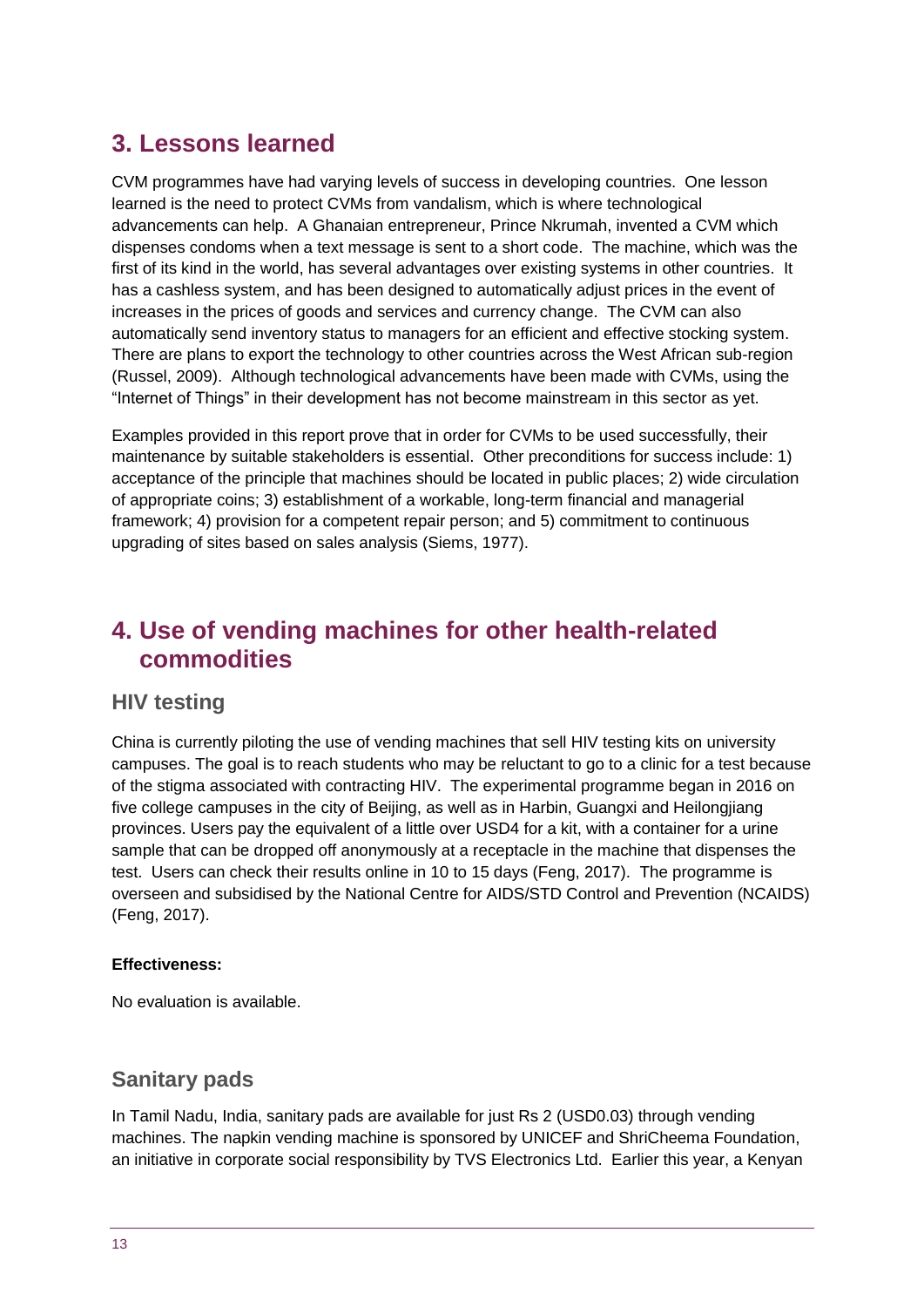entrepreneur devised a new "villager ATM" system to increase access of sanitary items including pads, diapers and condoms through locally fabricated vending machines (Bizna Kenya, 2017).

#### **Effectiveness:**

Although there is no published research evaluating the Indian school vending machine programme, it is said to be "a boon to the girl students" (Goyal, 2016).

The innovative vending system will be assessed in the first international competition for hardware-led social innovation, which is organised by the American Society of Mechanical Engineers (the world's largest mechanical engineering organisation) later this year.

### **Other health-related commodities**

There are syringe disposal vending machines available, but these have mostly been tested in high-income settings. Most health research around vending machines has been in relation to the healthiness of food/snack machines, again in high-income settings. The technology used in such vending machines is advancing: one example is the world's first [Twitter-activated](https://memeburn.com/2012/06/fancy-an-ice-tea-just-tweet-the-vending-machine/) vending machine in Cape Town, South Africa. It was developed in 2012 and is used to supply iced cans of Rooibus tea commonly used for its health benefits.

#### **Effectiveness:**

There has been no publicised evaluation of the Twitter-activated vending machine, therefore such health-related machines using the "Internet of Things" cannot be appraised fully, as yet.

# <span id="page-13-0"></span>**5. References**

*African Agribusiness Magazine* (2014). "One Man's Dream of Mechanizing Agriculture in Sierra Leone"*.* 18 July 2014. [http://www.africaag.org/2014/07/18/one-mans-dream-mechanizing](http://www.africaag.org/2014/07/18/one-mans-dream-mechanizing-agriculture-sierra-leone/)[agriculture-sierra-leone/](http://www.africaag.org/2014/07/18/one-mans-dream-mechanizing-agriculture-sierra-leone/)

*African Seer* (2013). "Rwanda: Condoms Vending Machines Idle – Study". 23 April 2013. [http://www.africanseer.com/news/274176-rwanda-condoms-vending-machines-idle](http://www.africanseer.com/news/274176-rwanda-condoms-vending-machines-idle-study.html#ixzz4hFwh9T3k)[study.html#ixzz4hFwh9T3k](http://www.africanseer.com/news/274176-rwanda-condoms-vending-machines-idle-study.html#ixzz4hFwh9T3k)

Bhasin, R. & Chitlangia, R. – *The Times of India* (2009). "600 of city's condom machines vandalized". 21 December 2009. [http://timesofindia.indiatimes.com/city/delhi/600-of-citys](http://timesofindia.indiatimes.com/city/delhi/600-of-citys-condom-machines-vandalized/articleshow/5360303.cms)[condom-machines-vandalized/articleshow/5360303.cms](http://timesofindia.indiatimes.com/city/delhi/600-of-citys-condom-machines-vandalized/articleshow/5360303.cms)

*Bizna Kenya* (2017). "*Kenyan who invented diapers, pads, condoms 'ATM' in race for Sh. 50 million reward".* 1 May 2017. [https://biznakenya.com/kenyan-invented-diaper-pads-condoms](https://biznakenya.com/kenyan-invented-diaper-pads-condoms-atm-race-sh-50-million-reward/)[atm-race-sh-50-million-reward/](https://biznakenya.com/kenyan-invented-diaper-pads-condoms-atm-race-sh-50-million-reward/)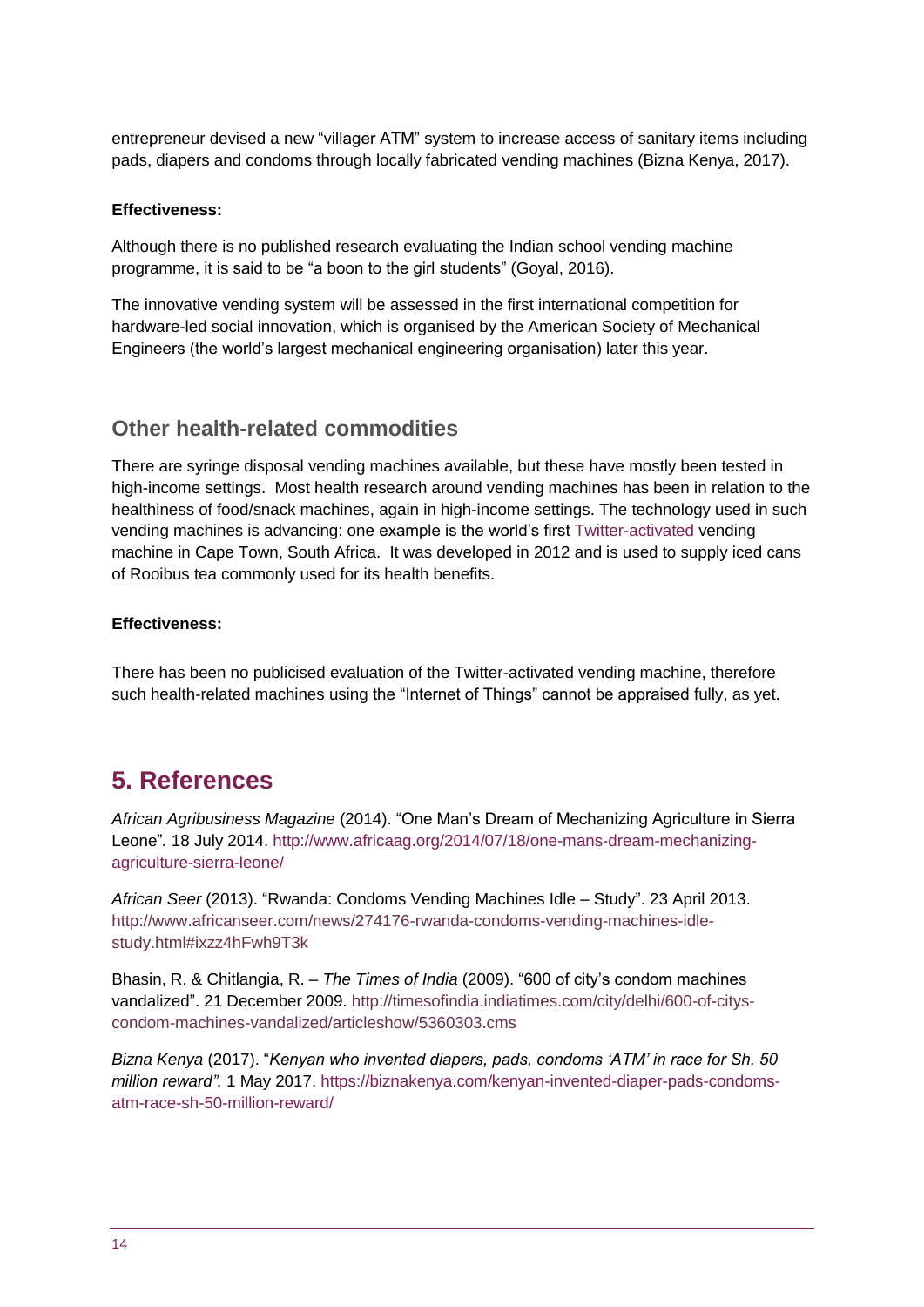[Chakraborty,](http://www.dnaindia.com/authors/rupsa-chakraborty) R. – *DNA: Daily News and Analysis* (2014). "Big Question: who moved the condom vending machines?" 9 April 2014. [http://www.dnaindia.com/ahmedabad/report-big-question-who](http://www.dnaindia.com/ahmedabad/report-big-question-who-moved-the-condom-vending-machines-1976727)[moved-the-condom-vending-machines-1976727](http://www.dnaindia.com/ahmedabad/report-big-question-who-moved-the-condom-vending-machines-1976727)

Chuang, S. – *Evaluate Group* (2013). "Condom Vending Machines Set Up at NCKU." 3 July 2013.<http://www.evaluategroup.com/Universal/View.aspx?type=Story&id=440020>

Euromonitor International (2005). *Vending in emerging countries.* 31 July 2005. <http://www.marketresearchworld.net/content/view/157/77/>

Feng, E. – *NPR Goats and Soda* (2017). "Why China Is Selling Cheap HIV Tests In Campus Vending Machines." 25 April 2017.

[http://www.npr.org/sections/goatsandsoda/2017/04/25/525380494/why-china-is-selling-cheap](http://www.npr.org/sections/goatsandsoda/2017/04/25/525380494/why-china-is-selling-cheap-hiv-tests-in-campus-vending-machines)[hiv-tests-in-campus-vending-machines](http://www.npr.org/sections/goatsandsoda/2017/04/25/525380494/why-china-is-selling-cheap-hiv-tests-in-campus-vending-machines)

Ghana Ministry of Health (2015). *National Condom and Lubricant Strategy 2016–2020.* Ghana: USAID | DELIVER PROJECT, Task Order 4. September 2015. [https://www.scribd.com/document/343032299/National-Condom-and-Lubricant-Strategy-2016-](https://www.scribd.com/document/343032299/National-Condom-and-Lubricant-Strategy-2016-2020) [2020](https://www.scribd.com/document/343032299/National-Condom-and-Lubricant-Strategy-2016-2020)

Goyal, V. (2016). *Scope and Opportunities for Menstrual Health and Hygiene Products in India.* International Research Journal of Social Sciences, 5(7), 18-21. <http://www.isca.in/IJSS/Archive/v5/i7/3.ISCA-IRJSS-2016-044.pdf>

*Hindustan Times* (2013). "90% condom machines go missing installed at public places by NACO." 6 September 2013. [http://www.hindustantimes.com/delhi-news/90-condom-machines](http://www.hindustantimes.com/delhi-news/90-condom-machines-go-missing-installed-at-public-places-by-naco/story-8HS2mpFk48ZEIezm9xms6M.html)[go-missing-installed-at-public-places-by-naco/story-8HS2mpFk48ZEIezm9xms6M.html](http://www.hindustantimes.com/delhi-news/90-condom-machines-go-missing-installed-at-public-places-by-naco/story-8HS2mpFk48ZEIezm9xms6M.html)

Hui, Z. – *Global Times* (2015). "Beijing to set up condom machines in all universities." 9 April 2014.<http://www.globaltimes.cn/content/915925.shtml>

IPS – *Inter Press Service* (2007). "Trinidad: Condom Machines the Latest Front in AIDS War." <http://www.ipsnews.net/2007/08/trinidad-condom-machines-the-latest-front-in-aids-war/>

*IRIN/PlusNews* (2008). "Condom vending machines in Brazzaville, Congo: You, me and the condom." 6 June 2008.

[https://www.thefreelibrary.com/Condom+vending+machines+in+Brazzaville%2c+Congo.](https://www.thefreelibrary.com/Condom+vending+machines+in+Brazzaville%2c+Congo.-a0192393388) [a0192393388](https://www.thefreelibrary.com/Condom+vending+machines+in+Brazzaville%2c+Congo.-a0192393388)

*IRIN - Integrated Regional Information Networks* (2009). "Bars get condom dispensers." <http://www.irinnews.org/report/84411/tanzania-bars-get-condom-dispensers>

Jeffrey, J. - *The New York Times* (2014). "Ethiopia's Condom Dilemma." 19 June 2014. [https://www.nytimes.com/2014/06/20/opinion/ethiopias-condom-dilemma.html?\\_r=0](https://www.nytimes.com/2014/06/20/opinion/ethiopias-condom-dilemma.html?_r=0)

Kantengwa, S. – *The New Times* (2016). "New project to increase condom availability in HIV hotspots in CoK." 21 May 2016.<http://www.newtimes.co.rw/section/article/2016-05-21/200069/>

Khan, A. – *Hindustan Times* (2009). "Condom vending machines in public places not a hit in city." 15 September 2009. [http://www.hindustantimes.com/mumbai/condom-vending-machines](http://www.hindustantimes.com/mumbai/condom-vending-machines-in-public-places-not-a-hit-in-city/story-UDUJ5bSllRF8gcLvxfLpUL.html)[in-public-places-not-a-hit-in-city/story-UDUJ5bSllRF8gcLvxfLpUL.html](http://www.hindustantimes.com/mumbai/condom-vending-machines-in-public-places-not-a-hit-in-city/story-UDUJ5bSllRF8gcLvxfLpUL.html)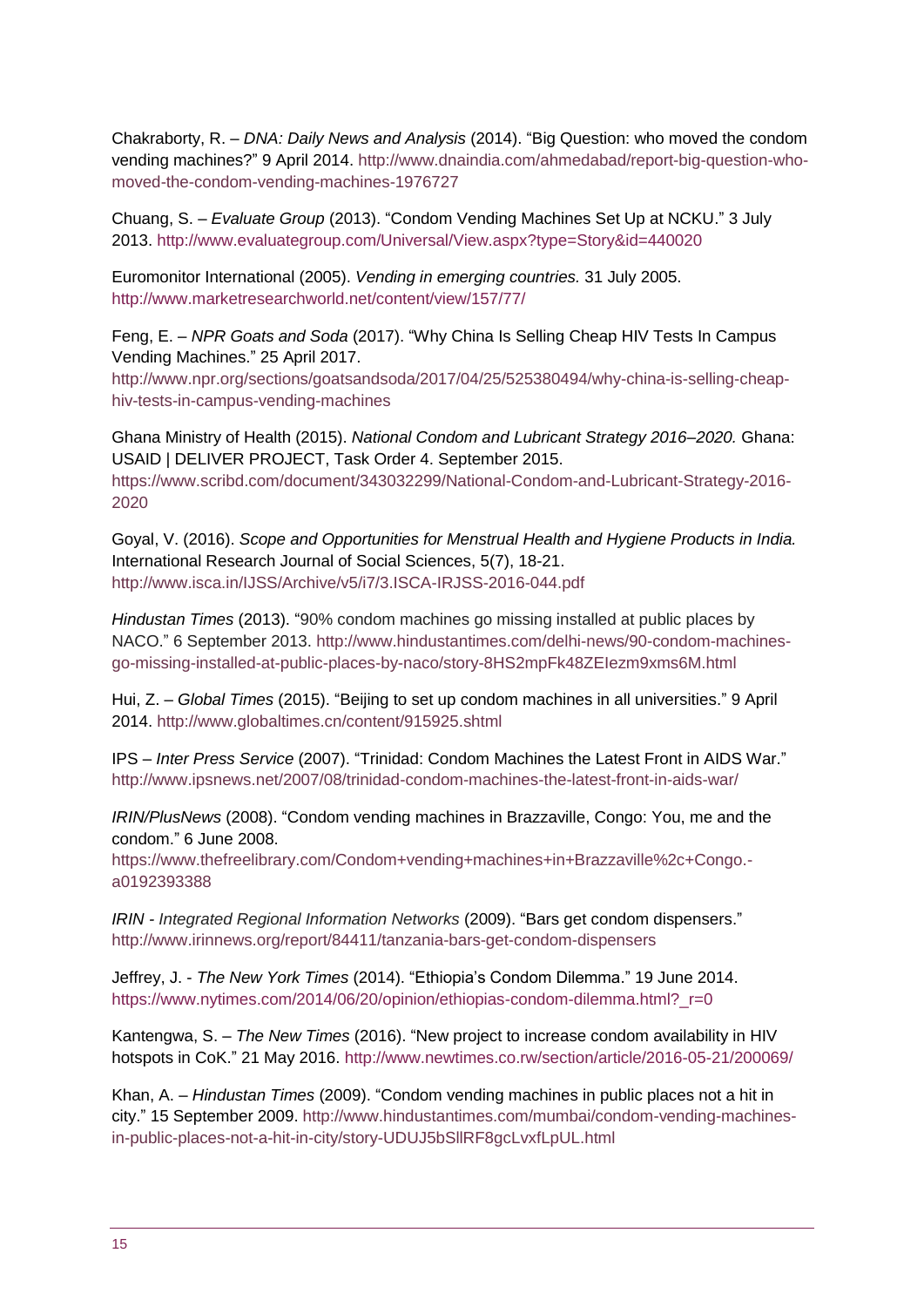*Khaosod English* (2015). "Condom vending machines in schools." 9 February 2015. <http://www.khaosodenglish.com/life/2015/02/09/1423488545/>

Kaeodumkoeng, N., Lertpiriyasuwat, C., Chawanangkul, V., Sukhonthaman, C., Jantharathaneewat, K., Chanthongkum, N., & Thanprasertsuk, S. (2007). *Model Development of Condom Accessibility by Condom Vending Machine.* Thai Aids Journal, 19: 73-84.

Lang, W. & Relsted, I. – *China Daily* (2016). "Hotels: Bring your own condoms." 20 October 2006. [http://www.chinadaily.com.cn/china/2006-10/20/content\\_713089.htm](http://www.chinadaily.com.cn/china/2006-10/20/content_713089.htm)

Liang, Z., Quan, Z., Yang, Q., Gao, E. & Yuan, W. (2002). *Evaluation of influence of condom vending machine in compass upon college students.* Maternal and Child Health Care of China, 17(6).

[http://caod.oriprobe.com/articles/5052062/Evaluation\\_on\\_the\\_influence\\_of\\_laying\\_condom\\_auto](http://caod.oriprobe.com/articles/5052062/Evaluation_on_the_influence_of_laying_condom_automat_in_the_campus_on_.htm) mat in the campus on .htm

MPHPA - Mongolian Public Health Professionals' Association (2009). *Review of the 100% condom use programme and sexually transmitted infection services in selected sites in Mongolia.* Final Report - April 2009. [http://www.mphpa.com/userfiles/file/research-com-diseases/Formatted-](http://www.mphpa.com/userfiles/file/research-com-diseases/Formatted-MOGReviewReport2009(revise).doc)[MOGReviewReport2009\(revise\).doc](http://www.mphpa.com/userfiles/file/research-com-diseases/Formatted-MOGReviewReport2009(revise).doc)

Mutha, A.S., Mutha, S.A., Baghel, P.J., Patil, R.J., Bhagat, S.B., Patel, S.B., & Watsa, M.C. (2014). *A Knowledge, Attitudes and Practices Survey regarding Sex, Contraception and Sexually Transmitted Diseases among Commerce College Students in Mumbai.* [Journal of Clinical and](https://www.ncbi.nlm.nih.gov/pmc/articles/PMC4190736/)  [Diagnostic Rese](https://www.ncbi.nlm.nih.gov/pmc/articles/PMC4190736/)arch, 8(8), HC14–HC18. **DOI:** [10.7860/JCDR/2014/9967.4684](https://dx.doi.org/10.7860%2FJCDR%2F2014%2F9967.4684)

NACO – The National AIDS Control Organisation (2010). *Condom Promotion: National AIDS Control Programme, Phase-III, India.*  [http://www.naco.gov.in/sites/default/files/Condom\\_Monograph.pdf](http://www.naco.gov.in/sites/default/files/Condom_Monograph.pdf)

NACO – The National AIDS Control Organisation (2016). *Condom promotion.*  <http://naco.gov.in/condom-promotion>

Ngoc, B.- *Vietnam Investment Review* (2004). "Condom machines reach public." 13 July 2004. <http://www.vir.com.vn/condom-machines-reach-public.html>

Pattanaphesaj, J., & Teerawattanano[n,](http://bmcpublichealth.biomedcentral.com/articles/10.1186/1471-2458-10-401#Aff1) Y. (2010). *Reviewing the evidence on effectiveness and cost-effectiveness of HIV prevention strategies in Thailand.* BMC Public Health*,* 10:401. **[DOI:](http://bmcpublichealth.biomedcentral.com/articles/10.1186/1471-2458-10-401)** [10.1186/1471-2458-10-401](http://bmcpublichealth.biomedcentral.com/articles/10.1186/1471-2458-10-401)

*RON Blog* (2015). ["Condom vending machines destroyed in](https://ronblog17.wordpress.com/2015/10/14/condom-vending-machines-destroyed-in-bolgatanga/) Bolgatanga." 14 October 2015. [https://ronblog17.wordpress.com/2015/10/14/condom-vending-machines-destroyed-in](https://ronblog17.wordpress.com/2015/10/14/condom-vending-machines-destroyed-in-bolgatanga/)[bolgatanga/](https://ronblog17.wordpress.com/2015/10/14/condom-vending-machines-destroyed-in-bolgatanga/)

*Russel, D.* (2009). "Ghanaian manufactures condom dispenser." 15 November 2009. <http://dellarussel.blogspot.co.uk/2009/11/ghanaian-manufactuers-condom-dispenser.html>

Siems, T.S. (1977). *Consultant report on the contraceptive vending machine project in El Salvador.* American Public Health Association. [http://pdf.usaid.gov/pdf\\_docs/PNAAJ262.pdf](http://pdf.usaid.gov/pdf_docs/PNAAJ262.pdf)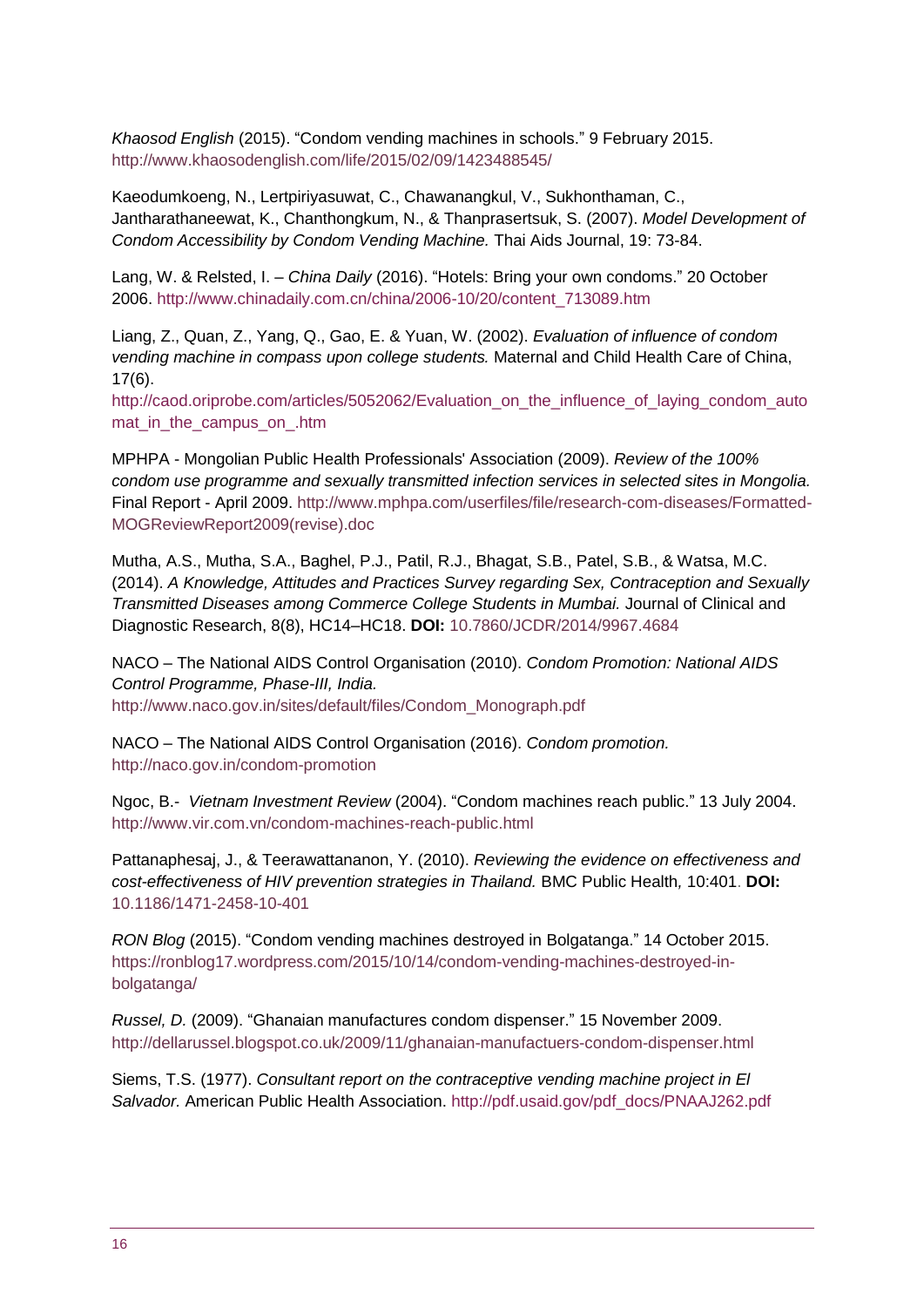*The Times of India* (2014). "DMRC to have condom vending machines." 29 May 2014. [http://timesofindia.indiatimes.com/life-style/health-fitness/health-news/DMRC-to-have-condom](http://timesofindia.indiatimes.com/life-style/health-fitness/health-news/DMRC-to-have-condom-vending-machines/articleshow/34525600.cms)[vending-machines/articleshow/34525600.cms](http://timesofindia.indiatimes.com/life-style/health-fitness/health-news/DMRC-to-have-condom-vending-machines/articleshow/34525600.cms)

Tipwareerom, W., & Weglicki, L. (2017). *Parents' knowledge, attitudes, behaviors, and barriers to promoting condom use among their adolescent sons.* Nursing and Health Sciences [epub ahead of print]. <http://www.popline.org/node/662811>

*Tuoi Tre News* (2016). "Free condom distribution machine now operational in Vietnam's Da Nang." 1 July 2016. [http://tuoitrenews.vn/society/32628/free-condom-distribution-machine-now](http://tuoitrenews.vn/society/32628/free-condom-distribution-machine-now-operational-in-vietnams-da-nang)[operational-in-vietnams-da-nang](http://tuoitrenews.vn/society/32628/free-condom-distribution-machine-now-operational-in-vietnams-da-nang)

Umsuriya, S., Srisawang, O., Pibaljommee, T., Unnanan, M., & Netthip, N. (2006). *Evaluation of condom use accession by condom teller machine, Ayutthaya province.* Disease Control Journal, 10: 103-108.

UNFPA - United Nations Population Fund, Zambia (2017). *Condom Dispensers: Promoting Condom Availability, Accessibility and Use in Zambia.* 27 January 2017. [http://zambia.unfpa.org/en/news/condom-dispensers-promoting-condom-availability-accessibility](http://zambia.unfpa.org/en/news/condom-dispensers-promoting-condom-availability-accessibility-and-use-zambia)[and-use-zambia](http://zambia.unfpa.org/en/news/condom-dispensers-promoting-condom-availability-accessibility-and-use-zambia)

Uretsky, E. (2016). *Occupational Hazards: Sex, Business, and HIV in Post-Mao China.* Redwood City, CA: Stanford University Press.

[https://books.google.co.uk/books?id=edsfCwAAQBAJ&pg=PA199&lpg=PA199&dq=An+evaluatio](https://books.google.co.uk/books?id=edsfCwAAQBAJ&pg=PA199&lpg=PA199&dq=An+evaluation+condom+vending+machine&source=bl&ots=hSkcBrHauZ&sig=9_Ol457XAumcHd4LUwQSdNJzJao&hl=en&sa=X&ved=0ahUKEwiY073n-PbTAhXIZ1AKHZGQBh8Q6AEIRjAI%23v=onepage&q=An%20evaluation%20condom%20vending%20machine&f=false) [n+condom+vending+machine&source=bl&ots=hSkcBrHauZ&sig=9\\_Ol457XAumcHd4LUwQSdN](https://books.google.co.uk/books?id=edsfCwAAQBAJ&pg=PA199&lpg=PA199&dq=An+evaluation+condom+vending+machine&source=bl&ots=hSkcBrHauZ&sig=9_Ol457XAumcHd4LUwQSdNJzJao&hl=en&sa=X&ved=0ahUKEwiY073n-PbTAhXIZ1AKHZGQBh8Q6AEIRjAI%23v=onepage&q=An%20evaluation%20condom%20vending%20machine&f=false) [JzJao&hl=en&sa=X&ved=0ahUKEwiY073n-](https://books.google.co.uk/books?id=edsfCwAAQBAJ&pg=PA199&lpg=PA199&dq=An+evaluation+condom+vending+machine&source=bl&ots=hSkcBrHauZ&sig=9_Ol457XAumcHd4LUwQSdNJzJao&hl=en&sa=X&ved=0ahUKEwiY073n-PbTAhXIZ1AKHZGQBh8Q6AEIRjAI%23v=onepage&q=An%20evaluation%20condom%20vending%20machine&f=false)

[PbTAhXIZ1AKHZGQBh8Q6AEIRjAI#v=onepage&q=An%20evaluation%20condom%20vending](https://books.google.co.uk/books?id=edsfCwAAQBAJ&pg=PA199&lpg=PA199&dq=An+evaluation+condom+vending+machine&source=bl&ots=hSkcBrHauZ&sig=9_Ol457XAumcHd4LUwQSdNJzJao&hl=en&sa=X&ved=0ahUKEwiY073n-PbTAhXIZ1AKHZGQBh8Q6AEIRjAI%23v=onepage&q=An%20evaluation%20condom%20vending%20machine&f=false) [%20machine&f=false](https://books.google.co.uk/books?id=edsfCwAAQBAJ&pg=PA199&lpg=PA199&dq=An+evaluation+condom+vending+machine&source=bl&ots=hSkcBrHauZ&sig=9_Ol457XAumcHd4LUwQSdNJzJao&hl=en&sa=X&ved=0ahUKEwiY073n-PbTAhXIZ1AKHZGQBh8Q6AEIRjAI%23v=onepage&q=An%20evaluation%20condom%20vending%20machine&f=false)

*Vietnam Breaking News* (2004). ["Condom machines reach public.](https://www.vietnambreakingnews.com/2004/07/condom-machines-reach-public/)" 13 July 2004. <https://www.vietnambreakingnews.com/tag/dkt-international/>

Weir, S.S., Figueroa, J.P., Byfield, L., Hall, A., Cummings, S., & Suchindran, C. (2008). *Randomized controlled trial to investigate impact of site-based safer sex programmes in Kingston, Jamaica: trial design, methods and baseline findings.* Tropical Medicine and International Health, 13(6), 801-813. DOI: [10.1111/j.1365-3156.2008.02057.x](http://onlinelibrary.wiley.com/doi/10.1111/j.1365-3156.2008.02057.x/full)

Wells, C.J., & Alano, A. (2013). *Prophylactic Procurement of University Students in Southern Ethiopia: Stigma and the Value of Condom Machines on Campus.* PLoS ONE 8(4): e60725. DOI: [10.1371/journal.pone.0060725](http://doi.org/10.1371/journal.pone.0060725)

### **Key websites**

 World Vending Machines: [https://www.revolvy.com/main/index.php?s=Vending%20machine&item\\_type=topic](https://www.revolvy.com/main/index.php?s=Vending%20machine&item_type=topic)

# **Suggested citation**

Tull, K. (2017). *Vending machines used for contraceptives.* K4D Helpdesk Report. Brighton, UK: Institute of Development Studies.